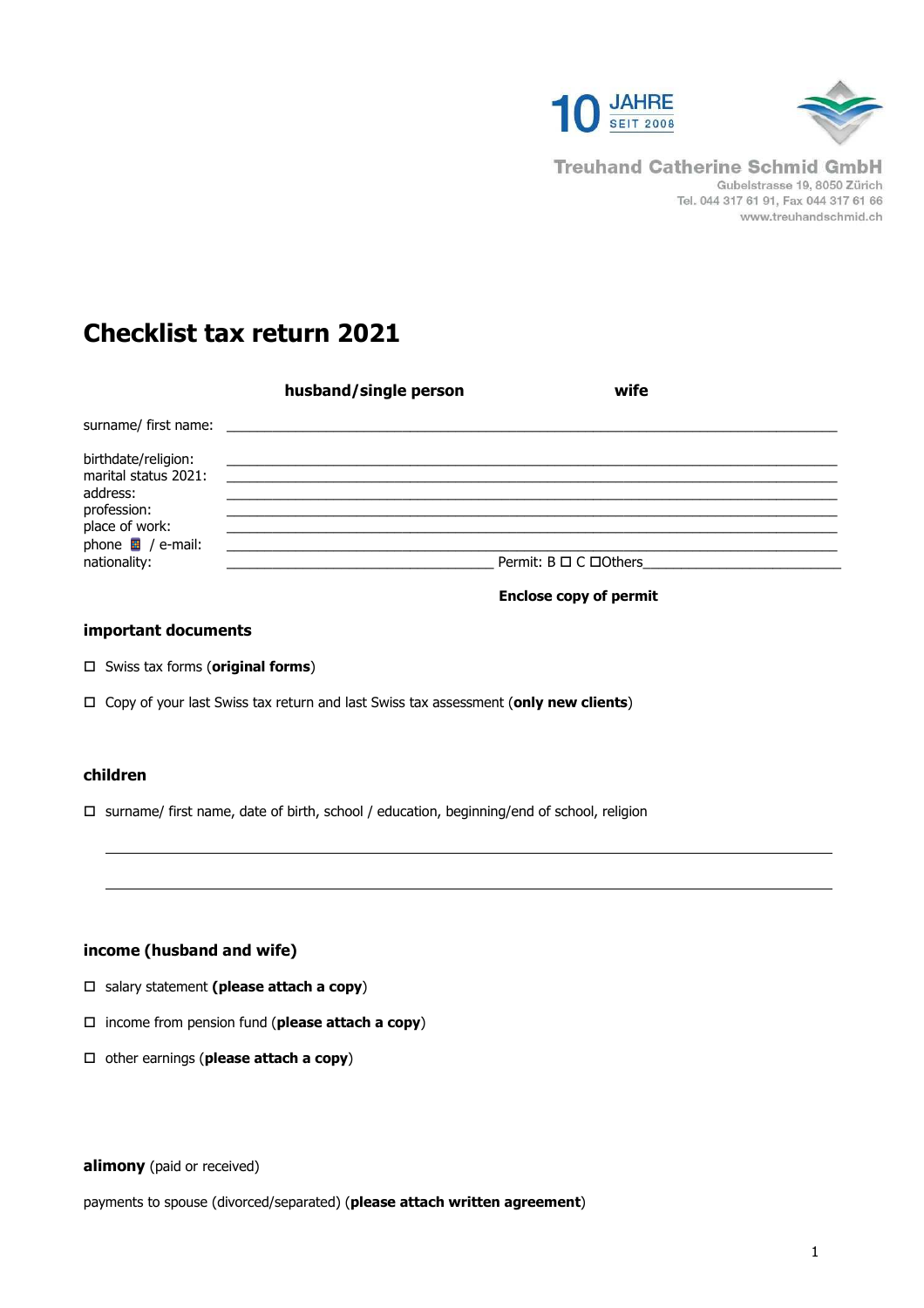#### payment for children (**please attach a copy**)

remarks:

### **securities** as per 31.12.2021

- bank statements (incl. accounts abroad) as per 31.12.2021 (**please attach copy of statement**)
- shares, bonds funds fixed deposits (**please attach copy of tax statements** or copy of buying- & selling statements)
- $\Box$  dividends / interest (please attach copies)
- $\Box$  loan granted to:  $\Box$  loan granted to:  $\Box$  is a set of agreement)

### **liabilities** as per 31.12.2021

 $\Box$  balance of debts (mortgage, loan, credit etc.) and paid interest of debt (please attach copy of statement)

## **owner of properties (Switzerland and abroad)**

- $\square$  purchase date and purchase price
- $\square$  estimated fair market value
- $\square$  rental income if any
- $\square$  maintenance / renovation cost if any

# **work expenses husband / single person**

- $\Box$  place of work:
- $\Box$  costs for annual or monthly public transportation CHF
- if you go to work by car: distance between home and workplace (km/day)

 $\Box$  Volume of work in %  $\Box$ 

 $\square$  self-paid costs for education/ seminar costs (please attach invoice copy of seminar/course)

### **work expenses wife**

- $\square$  place of work:
- $\Box$  costs for annual or monthly public transportation CHF
- if you go to work by car: distance between home and workplace (km/day)
- $\Box$  Volume of work in %
- $\square$  self-paid costs for education/ seminar costs (please attach invoice copy of seminar/course)

### **other deductions (**please mark where applicable**)**

- $\Box$  additional payments to 2<sup>nd</sup> or 3rd pillar (please attach certificate for tax purposes)
- $\Box$  health insurance premium (please attach certificate for tax purposes)
- $\square$  self-paid treatment expenses, e.g. glasses, dentist etc. (please attach copies)
- $\Box$  child care expenses (please attach a copy)
- $\square$  costs for nursing home (please attach copy paid invoices)

# **heritages and gifts (**please attach voucher of payment/receipt**)**

first name/ surname of deceased/donor and address, date of death, degree of kinship, amount, date of payment